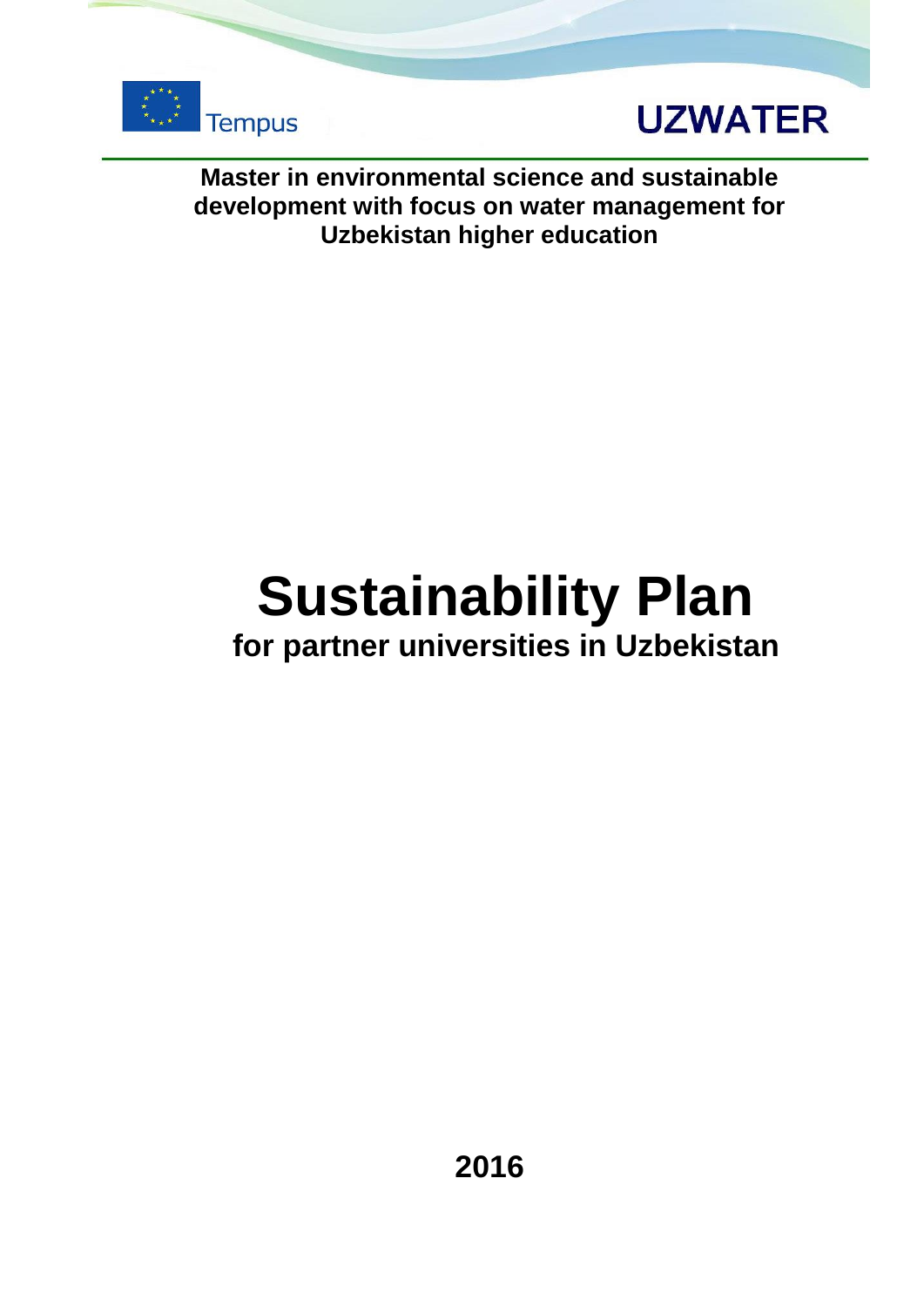

### **Content**

| 1. | Rationale                                                                 |  |
|----|---------------------------------------------------------------------------|--|
| 2. | Samarkand Agricultural Institute (SAI)                                    |  |
| 3. | Samarkand State University (SSU)                                          |  |
| 4. | Samarkand State Architectural and Civil Engineering<br>Institute (SSACEI) |  |
| 5. | National University of Uzbekistan (NUUz)                                  |  |
| 6. | <b>Tashkent Technical University (TTU)</b>                                |  |
| 7. | Urgench State University (UrSU)                                           |  |
| 8. | Bukhara State University (BSU)                                            |  |
| 9. | Karakalpak State University (KKSU)                                        |  |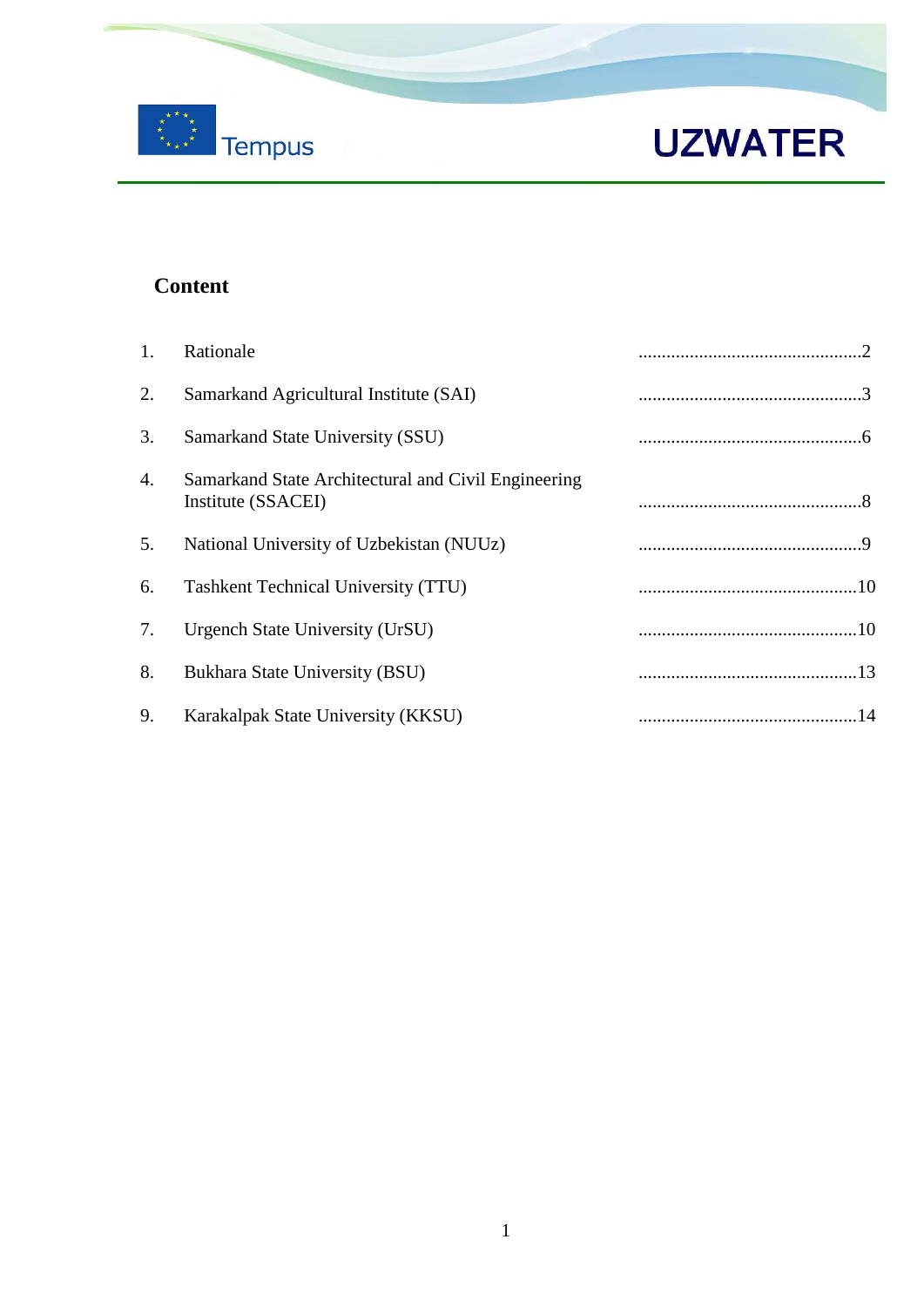



### **1. Rationale**

In order to ensure continuity of the UZWATER Master Programme and the Study Centres beyond Tempus funding each partner University in Uzbekistan developed Sustainability Plan. Each partner University has taken mid- and long-term views towards environment protection situation and sustainable development in Uzbekistan.

The report contains the vision towards further development of the study programme, including the aims, the results, the activities that will lead to those results, study programme marketing, involvement and support from public and private stakeholders, list of community partners, round table discussions and other public events, practical placement and employment of graduates.

The Sustainability Plan grounded on the real problems of the regions and the country. It investigated labour market needs, enrolment perspective of Master degree students, co-operation with social and industrial partners, possible external financing sources.

The report also describes potential activities of the Study Centres, i.e. how they will contribute to the development of Study Programme as well as region and the country.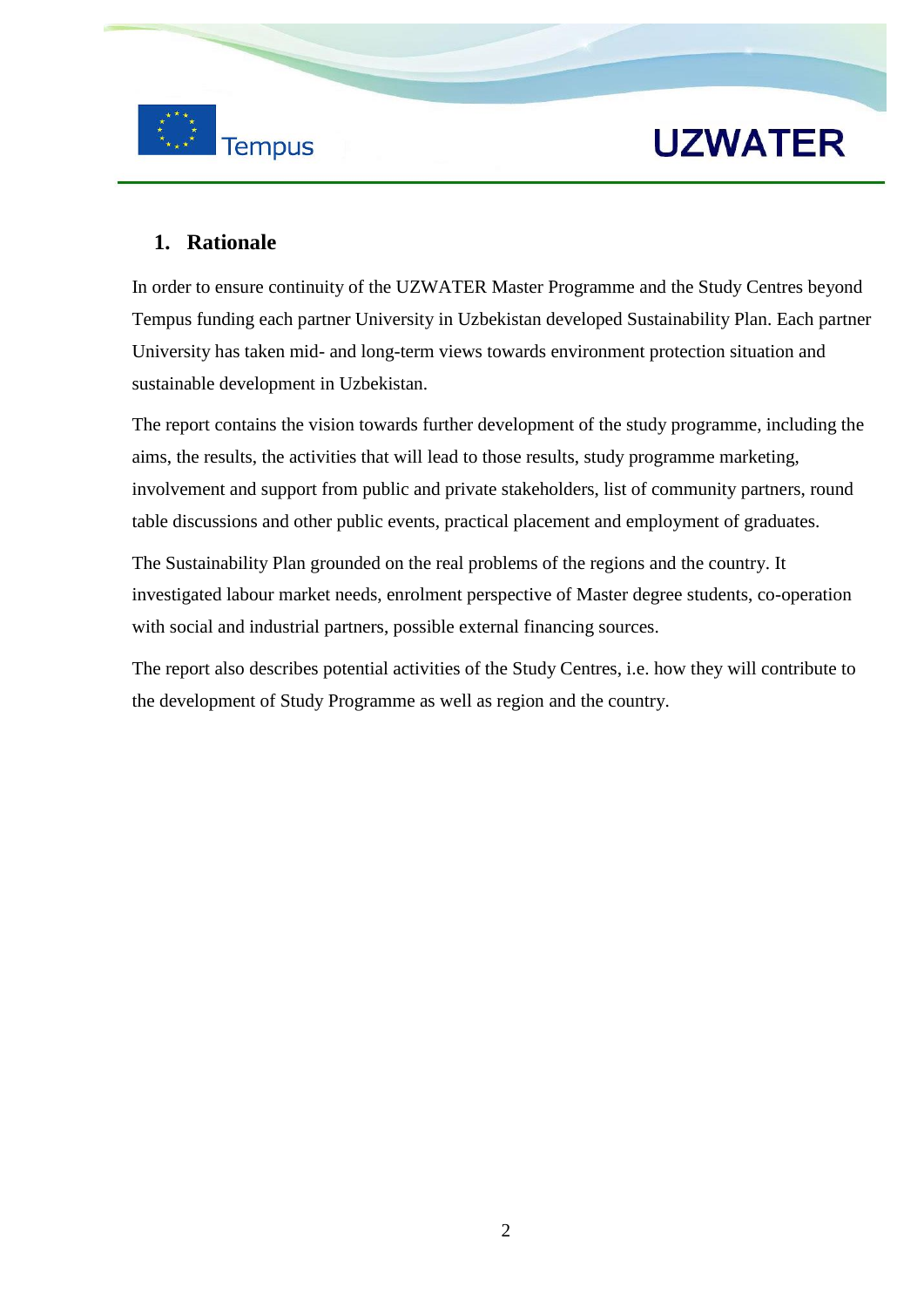

### **2. Samarkand Agricultural Institute (SAI)**

#### **2.1 Programme Vision**

The project developed set of modules, related with sustainability, use of scarce resources like water in Central Asia and Uzbekistan. SAI has used these modules as source of novelty and innovations in related field and implement different modules for different programs, both in BA and MA level. Idea is "Ikea for education", were everyone can build or renovate its study program, using related modules. Involvement and support from public and private stakeholders is important prerequisite for successful study process.

### **2.2 Applied projects**

SAI has prepared a list of applied projects addressing environmental/water/sustainability issues of the south-east region of Uzbekistan. Applied projects are an important component of the Uzwater project. It is meant to contribute to the development of the country. It is realizing through master thesis work, and thereby foster knowledge, specialisation and practical skills of the students. Practical placement of the students at companies, industrial enterprises, municipalities or other institutions is encouraged. Partial goals are established for each semester and results are presented in the form of research paper.

- Soil and water conservation practices for sustainable agriculture in Uzbekistan.
- Conservation tillage and crop rotation with high-biomass producing cover crops.
- Adoption of alternative crops to improve soil and water quality for increasing agricultural productivity and farm incomes.
- Soil ecology and fertility status.
- Introduction of alternative crops (potatoes, sunflowers), optimization of fertilizer use.
- Conservation tillage, soil fertility management, and crop diversification.
- Improving irrigation system performance. Development of the agro-technology for creating the conditions of stable control of the soils organic matter in the irrigated agriculture.
- Improving soil quality using plant-microbes association.
- Economics of crop-soil-water management practices.
- Establishment of production functions for crops and systems.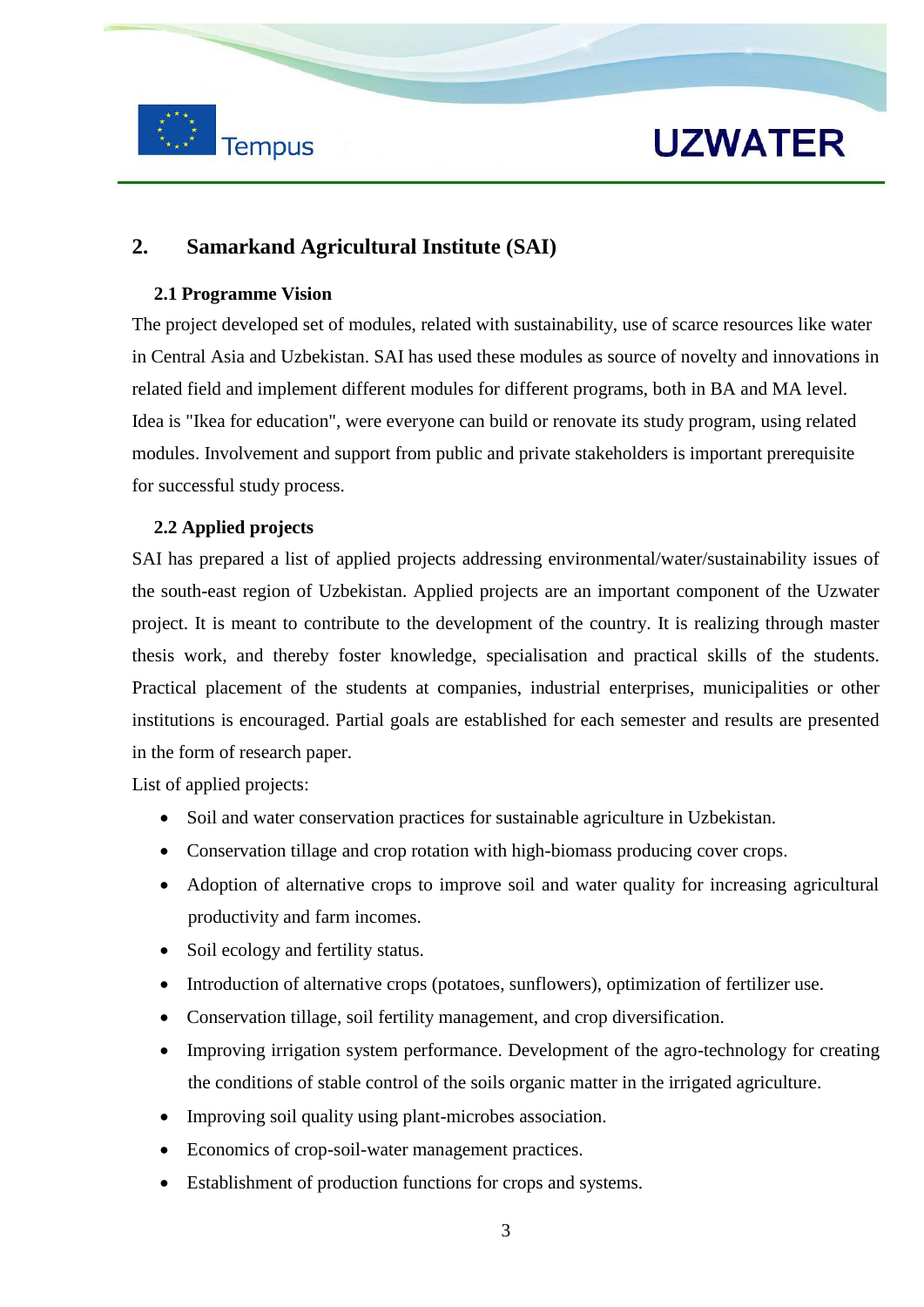

- Costs and effects of restructuring land and water use.
- Water- and nutrient-use efficiency.
- Efficient and sustainable use of available water.
- Establishment of ponds for sustainable fish production.
- Planting of trees and shelterbelts: growth, irrigation needs.
- Landscape planning for trees, ponds and crops.
- Introduction of conservation agriculture through bed and furrow systems.
- The use of sub-irrigation for fruit and vegetable crops.
- Irrigation scheduling and nutrient management to meet crop water needs and reduce pollution potential.
- Hydrology, agrichemical transport, and soil erosion under different water management conditions using a rainfall simulator.
- Soil amendments to improve infiltration and permeability.
- Water quality impacts on fruit and vegetable cropping systems.

The projects will be carried out together with agricultural enterprises, farms and other agribusiness organizations of Samarkand, Kashkadarya, Surkhandarya and Djizak regions of Uzbekistan; research institutions under Ministry of Agriculture and Water resources; Tashkent state agrarian university, Tashkent institute of irrigation and melioration, Andijan agricultural institute, SSU and SACEI.

#### **2.3 Study Centre**

Centre belongs to The Department of Agriculture and Amelioration and established by special order of rector. The department was founded in 1929, simultaneously with the foundation of the Institute. There are 2 professors, 8 associated professors in the department. The work at the Centre is part of duties of faculty of Department. Activities of the Centre:

- Provide workplace for laboratory classes at BA and MA level,
- Together with retraining department of Institute, provide trainings and retrainings for teachers of professional colleges, environmental inspectors,
- Provide research opportunities for postgraduate students of SAI, SSU and SSACEI,
- Provide access to printed and online literature and materials on SD and environmental studies.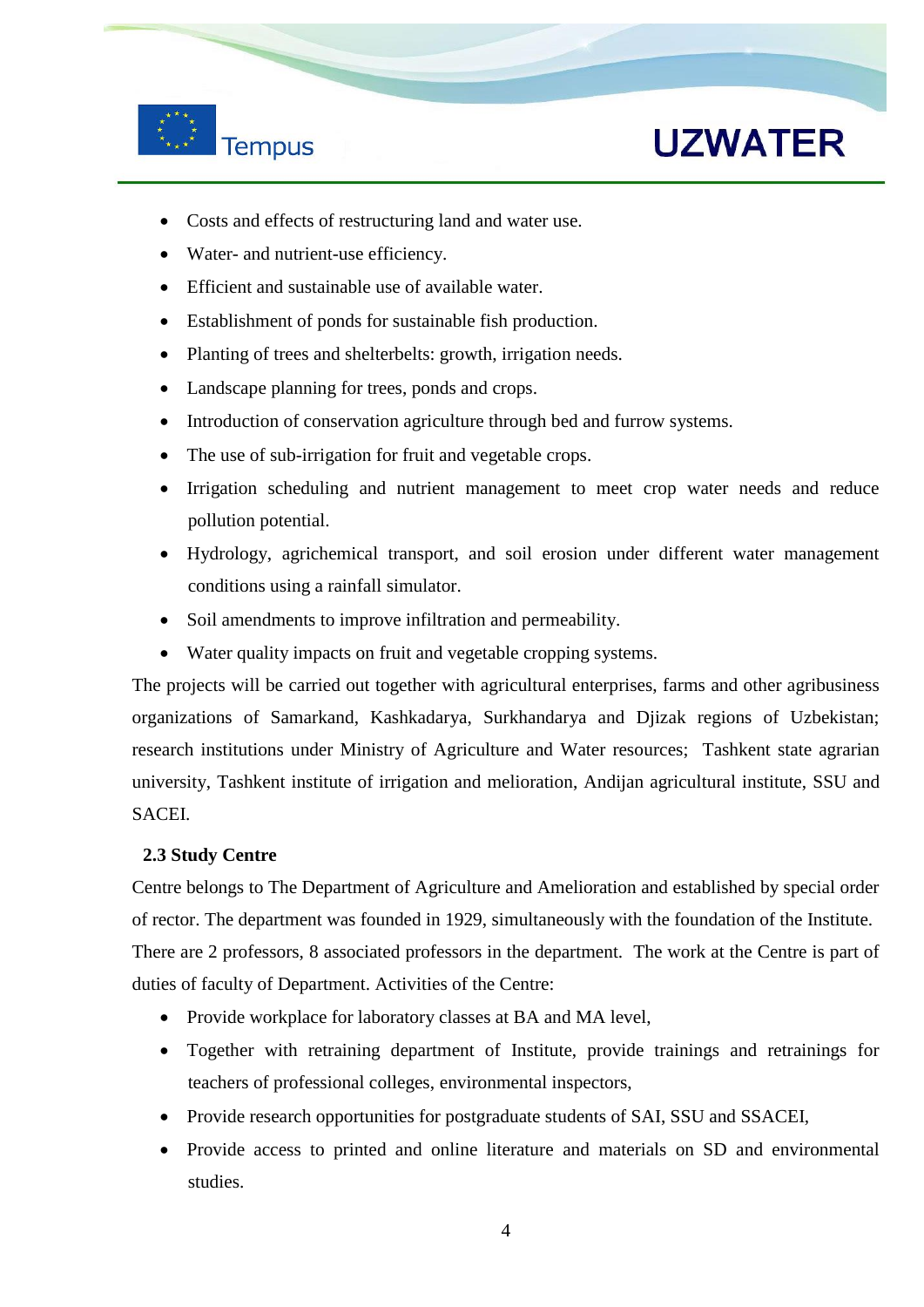

Possible experiments at the Study centre:

### *Precipitation*

- Simulations of rainfall catchment, long duration, on dried are; relations on drainage and rain volumes,
- Measurements concerning the saturation time determination,
- Rainfall on saturated area,
- Rainfall on impermeable ground,
- Measurements on successive precipitations,
- Analysis of slope influence on previous adjustments,
- Measurements of the combined effects of surface runoff and sub-soil flows.

*Wells* 

- Measurements for the determination of the equipotential surfaces and the depression cone of a driven well in pumping conditions, comparison with the results from the theory,
- Measurements of the pumping effect on neighboring wells; interaction of the respective depression cones,
- Lowering of waterbed during digging by means of wells.

### **2.4 Potential Funding Sources**

The education sector in Uzbekistan is mainly funded from the public budget at three levels: central, regional and local. Higher educational institutions, affiliated academic lyceums, and teacher training institutions in the regions, are funded from the central budget.

Training specialists in higher education institutions are supported by state education grants and on a contract basis. The state education grants are paid out of the central republican budget.

A new procedure of normative planning and budgetary funding of HEIs based on expenditure per student was introduced on 1 September 2010. The budget bid for each HEI is calculated taking into consideration the basic normative expenditure for training one student.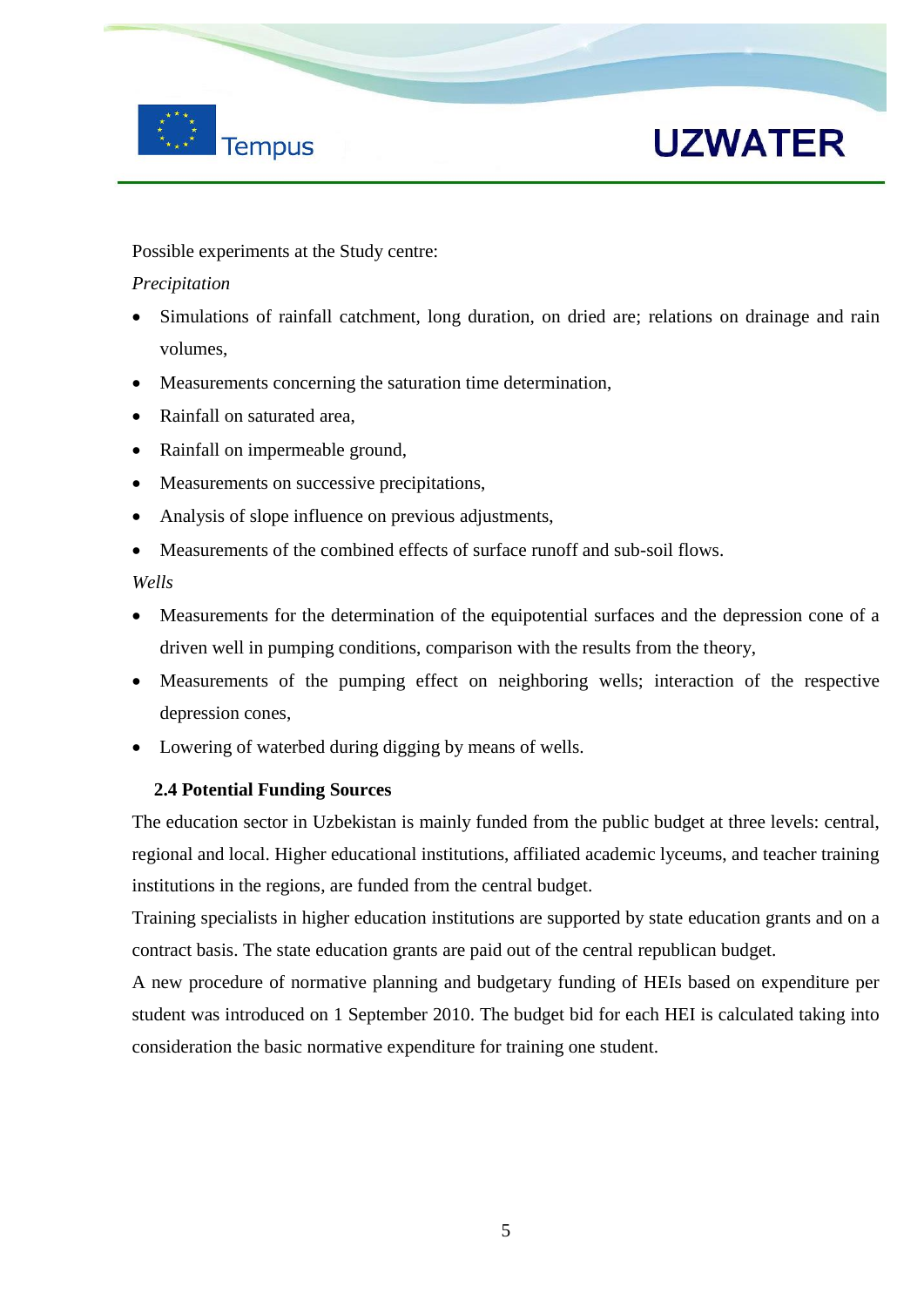

### **3. Samarkand State University (SSU)**

#### **3.1 Programme Vision**

TEMPUS UZWATER Study centre in SSU will be continuing after financing from EU. Our team members preparing few grant proposal for funding conducting classes, research on alternating energy sources and water resources management in Zarafshon valley. Jointly with the Uzbekistan UZWATER centre partners doing joint research on water resources management issues and alternating energy sources in the regional and national level.

The project developed set of modules, related with sustainability, use of scarce resources like water and Renewable Energy sources in Central Asia and Uzbekistan. SSU has used these modules as source of novelty and innovations in related field and implement different modules for different programs, both in BA and MA level. Involvement and support from public and private stakeholders is important prerequisite for successful study process.

#### **3.2 Stakeholders for possible master thesis work**

List of stakeholders:

- 1. Southwest branch of power supply government cooperative association UZBEKENERGO. Samarkand, Republic of Uzbekistan.
- 2. UZKORSILICON Uzbek-Korean JV, Navoi region, Republic of Uzbekistan.
- 3. SUNTHEC Uzbek-China JV, Navoi region, Republic of Uzbekistan.
- 4. Samarkand Branch of Special Secondary Education System Republic of Uzbekistan. Samarkand, Republic of Uzbekistan.
- 5. Green Chemistry NGO. Samarkand, Republic of Uzbekistan.
- 6. Samarkand regional department of nature protection. Samarkand, Republic of Uzbekistan.
- 7. Zaravshan river basin protection (NGO). Samarkand, Republic of Uzbekistan.
- 8. Samarkand regional water resources management department (governmental). Samarkand, Republic of Uzbekistan.

#### **3.3 Applied projects**

- Study technology of obtaining of thin-film solar sells;
- Investigation optical and photo-electrical properties of multi-component solar elements;
- Calculation basic parameters Solar heating system for Uzbekistan climatic conditions;
- Modeling and calculation basic parameters silicon based solar sells;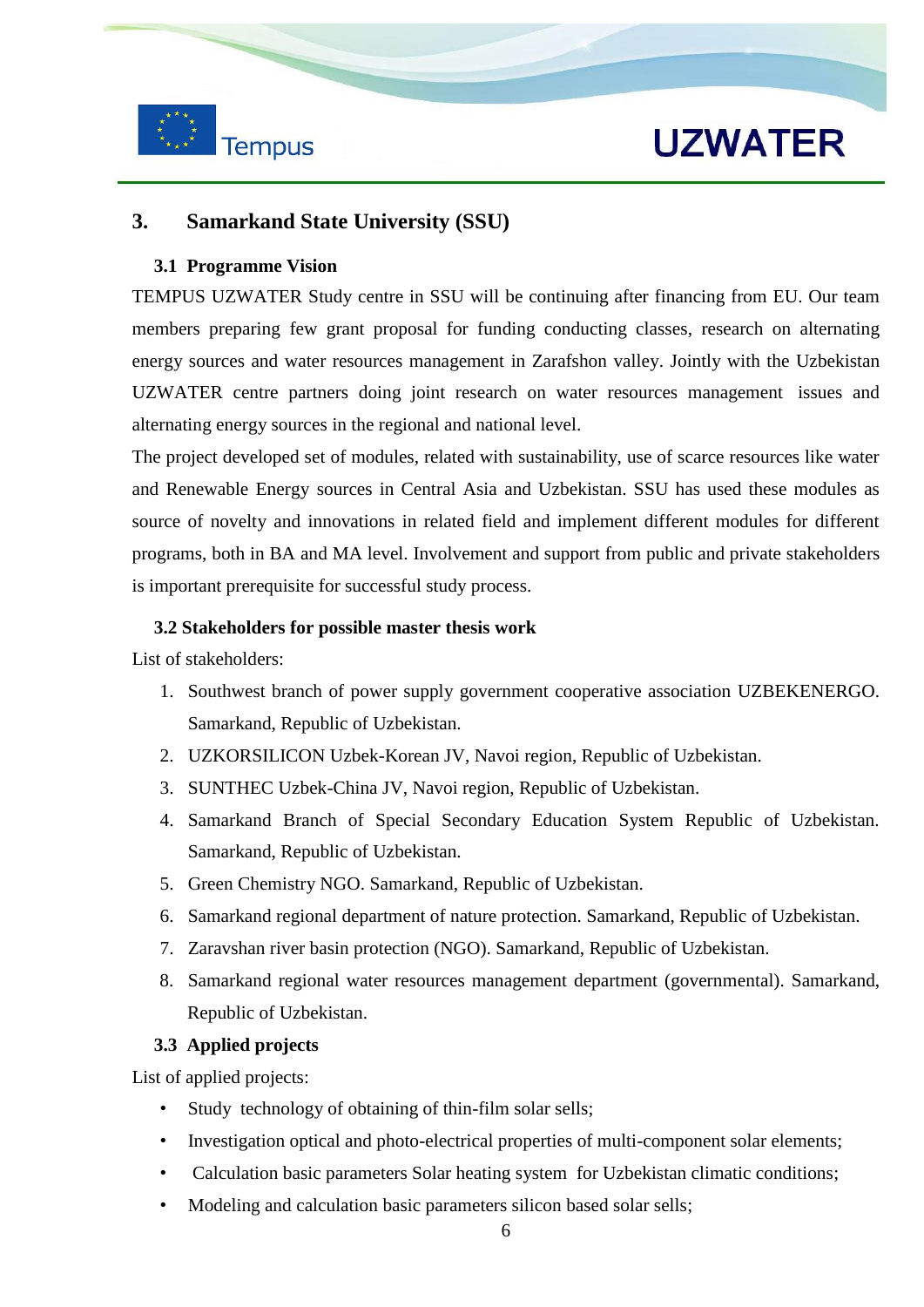

- Water resources of Zarafshan river basin: principles of complex use and protection problems;
- Hydraulic regime of mountains water-storage basin and their role in National economy (On an example Kattaqurgan and Tallimarjon water-storage basins);
- Quality changes in the ground water in Samarqand and Bukhara regions;
- Water resources of the rivers of Fergana valley and problem of their rational use;
- Water regime small mountain rivers in the south slop of the Qortepa mountains and problems rational use water resources;
- Role Zarafshon valley irrigation constructions for water supply agriculture landscapes;
- Role mountains glacier in saturation of the rivers and change flow regime (On an example Tien Shan glacier);
- Quality rating ground and over ground waters of the foothills flat grounds north slop of Chaqilkalon mountains;
- Middle and lower Zarafshon's wind resources and use for getting electricity;
- Role mountains water-storage basin on rational water use (On an example Qoratepa ва Tosinsoy water-storage basins);
- Problems rational use torrent water (On an example Qalqama water-storage basin);
- Protection of water resources Navoi region and their rational use;
- Hydrological regime of the river Shohimardon and influencing on it;
- Agricultural Climate resources of the Xorazm region and their role in agriculture;
- Hydro chemical compound and hydro chemical analysis of the River and drainage channel waters (On an example Southwest part of Uzbekistan);
- Water use rating in irrigated lands (On an example Qarshi irrigation region);
- Evolution of mechanic and chemical erosion acceleration on the Chirchiq river basin;
- Change of environment under the influence of hydraulic engineering constructions (On an example Fergana region);
- Changing regime of ground waters under influence irrigation farming development (On an example Nurobod region);
- Influence of the Ravotxo'ja water distributor in Zarafshon river;
- Uzbekistan's mountain glaciers and their basic charakteristics;
- Investigation of the formation of flows To'palang river;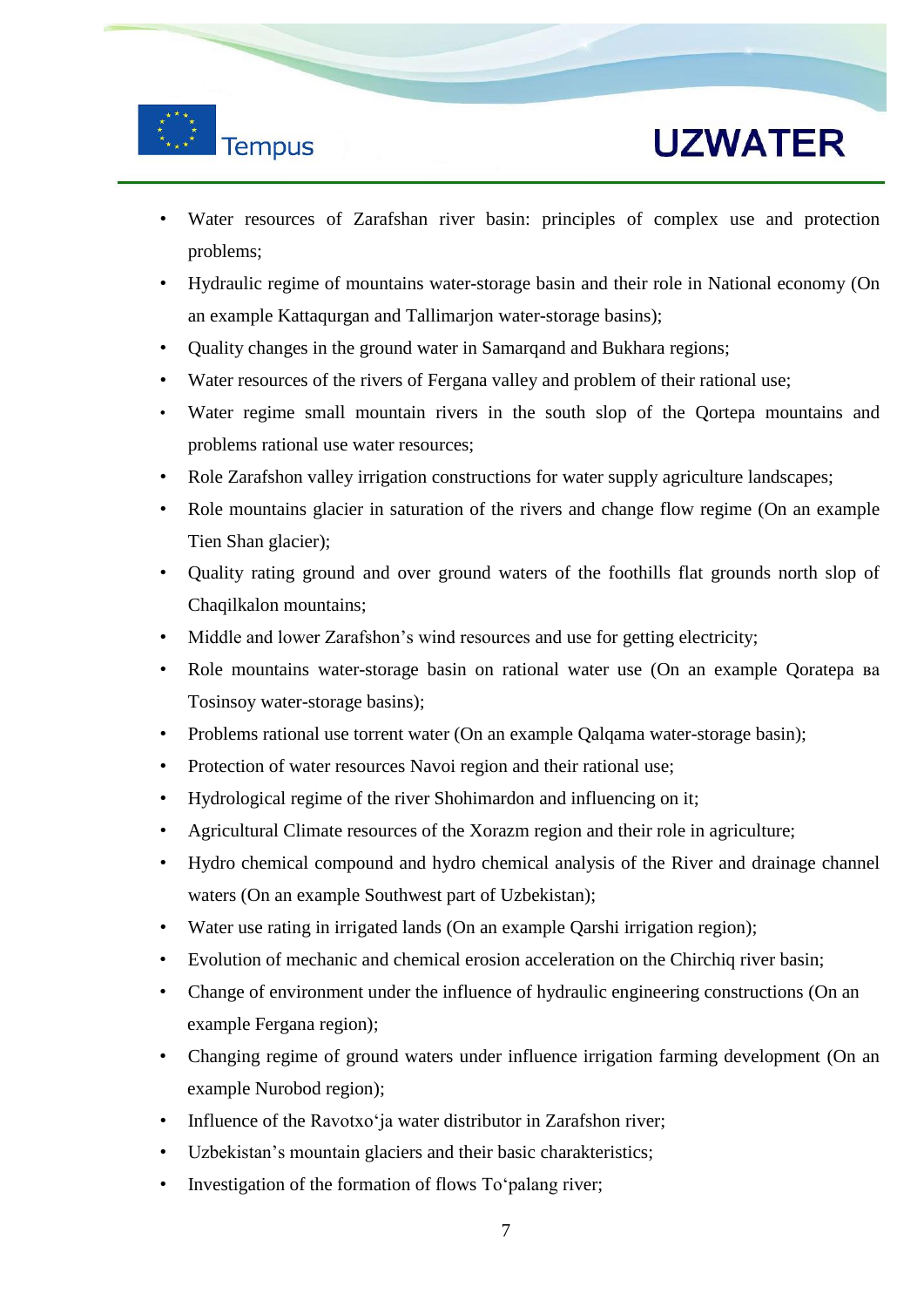

- Investigation of the correlation flows and water flow discharge of Zarafshon basin rivers;
- Investigation of the formation of flows Sherobod river;
- Ground waters of the Middle Zarafshon valley and their usage.

#### **3.4 Study Centre**

- To create the retraining center for southwest power supply government cooperative association on base UZWATER study center in Samarkand State University;
- Provide workplace for laboratory classes at BA and MA level;
- Provide research opportunities for postgraduate students from SSU, SAI, SACEI.

### **4. Samarkand State Architectural and Civil Engineering Institute (SSACEI)**

#### **4.1 Cooperation with stakeholders**

SSACEI is the second largest HEI in Uzbekistan on the training of the water specialists. It does a strong cooperation with the governmental and private organizations as well as NGOs and public communities as "makhallas" and "shirkats". Thus, institutions are interested in the water experts on the bachelor and master levels experts on the bachelor and master degrees.

The list of organizations, NGOs and public communities:

- 1. Environmental Protection Department-governmental;
- 2. Regional Governmental Department (Khokimiyat);
- 3. Regional "Vodokanal";
- 4. Department of regional and local water resource management;
- 5. Shirkats (communal water/wastewater service);
- 6. NGO Zaravshan river basin protection;
- 7. Makhallas: Semurg, Lolazor, Panjob, Amir Temur.

Established close contacts and cooperation with the above mentioned organizations and public communities around SSACEI will support local and national activities. Regular round table discussions with stakeholders will be organized.

### **4.2 Applied projects**

- Water resources management in Central Asia region;
- Ground water resources management in Samarkand city;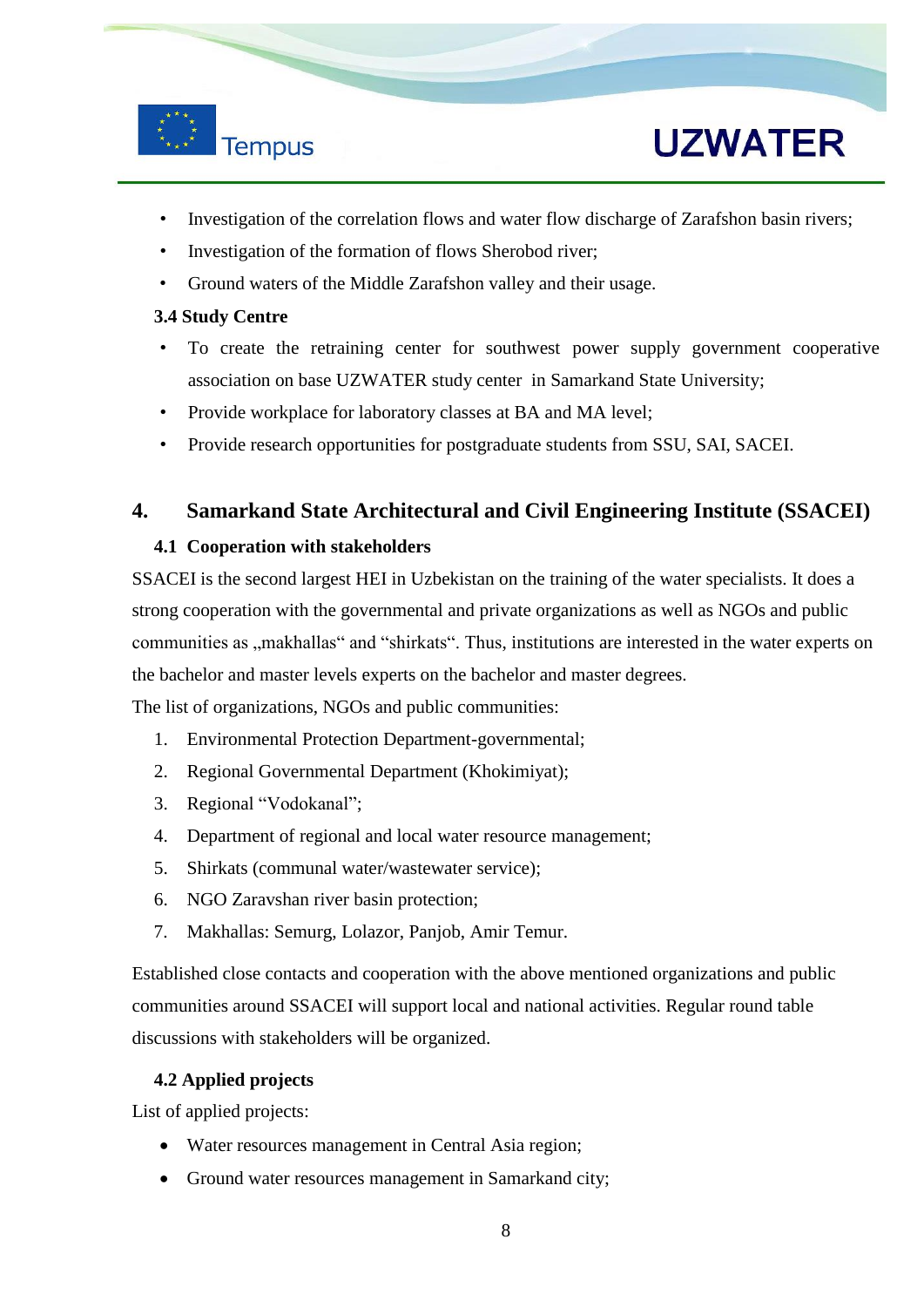

- Water wells rehabilitation and regeneration: sustainabale water resources management;
- Chupon ota well field: sutainability and water resources management;
- Dagbit well field: water wells rehabilitation and well reconstruction.

### **4.3 Study Centre**

Study Centre will serve as research hub for water resources management issues on the regional and national level. Young water experts and students will be invited to organize "Young water experts" club. The club will unite NGOs and local makhalls and shirkats. The Centre will organize classes for master students on sustainable water resources management in Central Asia.

### **5. National University of Uzbekistan (NUUz)**

### **5.1 National Training Centre on ESD**

National Centre will provide information and study materials on Sustainable Development (SD) and Education for Sustainable Development (ESD) for wide groups of students and teachers of Uzbekistan. The Centre will combine resources from other programs and projects working in the areas of SD and ESD.

List of stakeholders:

State Committee of the Republic of Uzbekistan for Nature protection;

Ecological Movement of Uzbekistan;

NIGMI (Research Hydrometeorological Institute);

Tashkent Research Institute "VODGEO";

Tashkent Waste water treatment plant (Salar station);

Research Institute "HYDROINGEO".

### **5.2 List of possible applied projects for master thesis work**

- Study of waste water treatment process on waste water treatment plant in Tashkent;
- Study of anaerobic digestion of various organic substrates for biogas production;
- New approaches for automatic control of water quality;
- Development of biological methods for water quality assessment;
- Bioindication using green plants for sustainable urban management.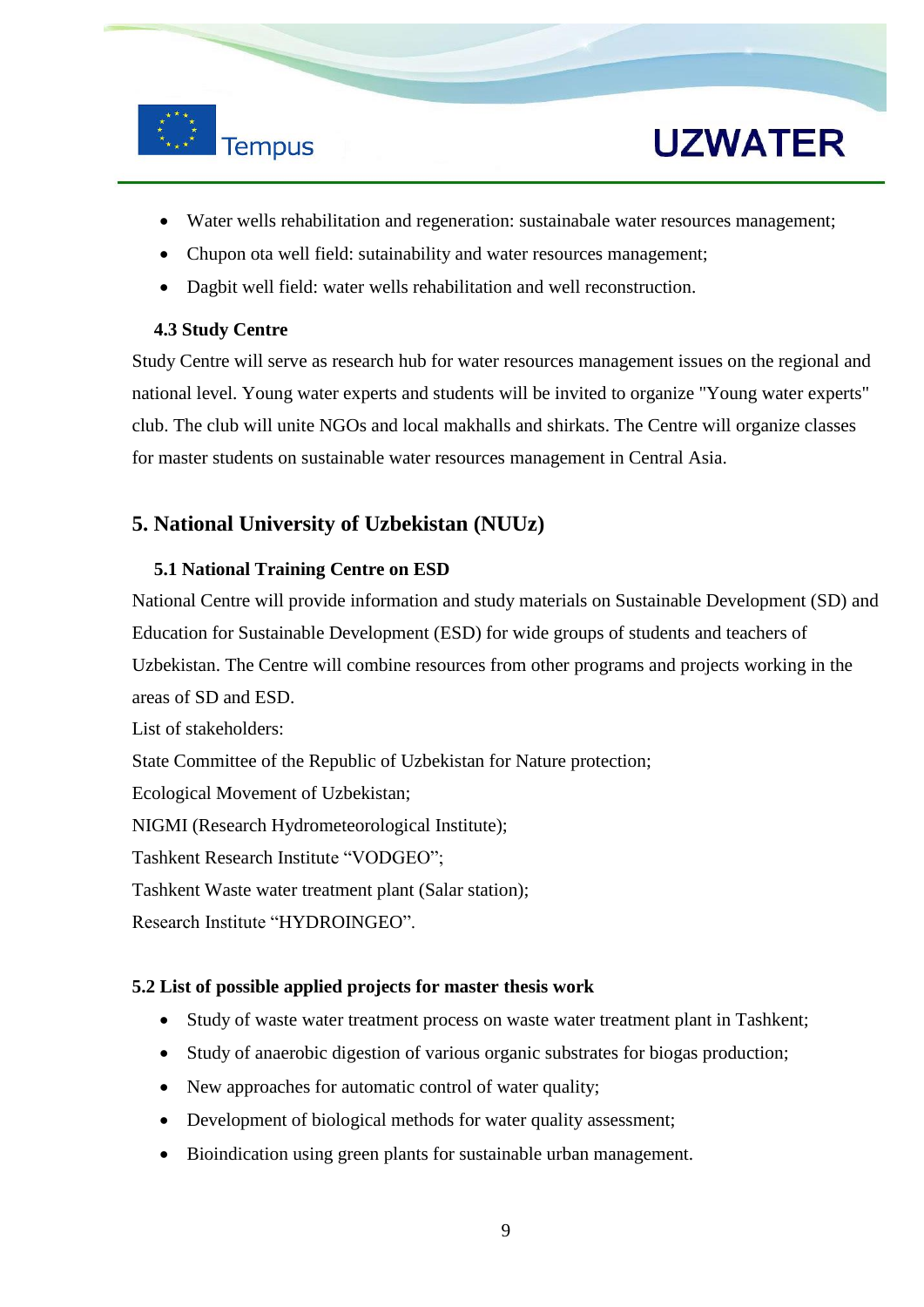

### **6. Tashkent Technical University (TTU)**

#### **Training Centre**

The Centre worked out the action plan for the targeting to widen the scope of scientific researches, sophistication of preparing the highly qualified scientific and scientific-pedagogic personnel, and on the systematic base attract students into the conducted scientific and research work. The staff at the center has considerable research, education and practical experience. The training centre will attend in developing of teaching curricula, organisation of training courses, field work and workshops. Staff members involved into the centre activities will consult their colleagues from other universities; they will supervise MSc and PhD theses. There is also long term experience of cooperation with EU universities and universities in Central Asia. The centre will develop a field based teaching for water desalination. Staff members will also be involved into the development, testing and marketing of equipment to use solar energy for water supply and water treatment.

### **7. Urgench State University (UrSU)**

#### **7.1 Programme vision**

The university administration and project local team will provide organizational support after project finish. Long-term implementation of the Master program, methodical and pedagogical help for teachers and students, quality assurance actions, sustainable admission process, etc.

The project sustainability proposes close ties with local stakeholders. The list of the project local partners includes six main organizations which support will play important role in project results long-term dissemination.

Students internships at the stakeholders organizations, round-table discussions, seminars and conferences on actual problems of the project follow-up activities, joint research activities, especially supervising of applied master projects, activities on the Master program alumni career developments and sustainable employment.

The goals of programme development:

- to provide long-term effectiveness of project final results both at the university and higher education system level;
- to develop sustainable educational strategies and approaches for the further implementation of Master program;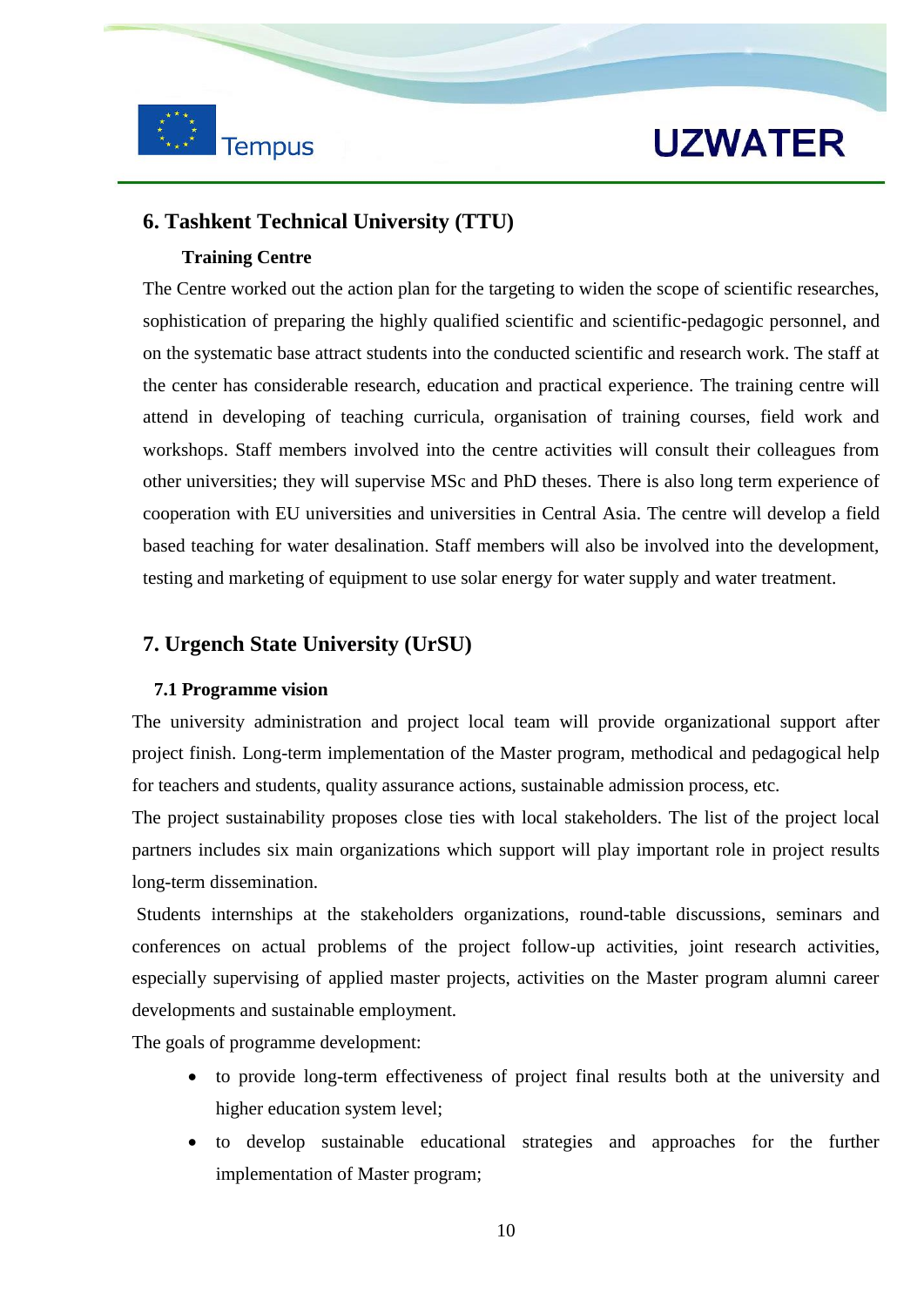

- **UZWATER**
- to compose sustainable bases for the future transformation of proposed program to the international or double-degree Master course.

### **7.2 Stakeholders**

List of stakeholders:

| #                       | Name of stakeholder organization                                                         | <b>Contact information</b>                                                                                                                                                  |
|-------------------------|------------------------------------------------------------------------------------------|-----------------------------------------------------------------------------------------------------------------------------------------------------------------------------|
| 1                       | Khorezm branch of State Committee for Nature<br>Protection of the Republic of Uzbekistan | 220100, Yoshlik Street 1, Urgench,<br>Uzbekistan, contact phone: $+(0362)$                                                                                                  |
| $\overline{2}$          | Basin Water Organization "Amudarya"                                                      | 2271291<br>220100, Az-Zamakhshariy Street 63,<br>Urgench, Uzbekistan, contact e-mail:<br>$\frac{\text{amu}\text{two}\textcircled{m}\text{a}$<br>phone:<br>$+(0362)$ 2273374 |
| 3                       | Management of Irrigation Water Basin                                                     | 220100, Munis Khorazmiy Street 1,<br>Urgench, Uzbekistan, contact e-mail:<br>xavza_xorazm@mail.ru, contact phone:<br>$+(0362)$ 2231405                                      |
| $\overline{\mathbf{4}}$ | Management of Urgench city's Water Channels                                              | 220100, Al-Beruniy<br>Street<br>15,<br>driveway 5, Urgench, Uzbekistan<br>contact phone: $+(0362)$ 2247535                                                                  |
| 5                       | branch of Uzbekistan's<br>Khorezm<br>Farmers<br>Council                                  | 220100, Khonka Street 19, Urgench,<br>Uzbekistan, web-site<br>address:<br>www.uzfk.uz                                                                                       |
| 6                       | Management of<br>Special<br>Secondary<br>and<br>Vocational Education of Khorezm region   | Street<br>$23-A$ ,<br>$220100$ , Sheroziy<br>Urgench, Uzbekistan, contact e-mail:<br>xorazm@markaz.uz,<br>contact phone:<br>$+(0362)$ 2288205                               |

### **7.3 Applied projects**

- Methods of water resources protection.
- Wastewater treatment.
- Economical and ecological problems of water resources management in Khorezm region.
- Legal basics of water resources usage and protection.
- Influence of groundwater pollution to the environment and human life.
- Study of water balance of irrigated territory of Khorezm region.
- Analysis of the Aral sea current condition.
- Current issues of using of the Amudarya river water resources.
- Study of sedimentation balance of Tuyamuyun storage reservoir.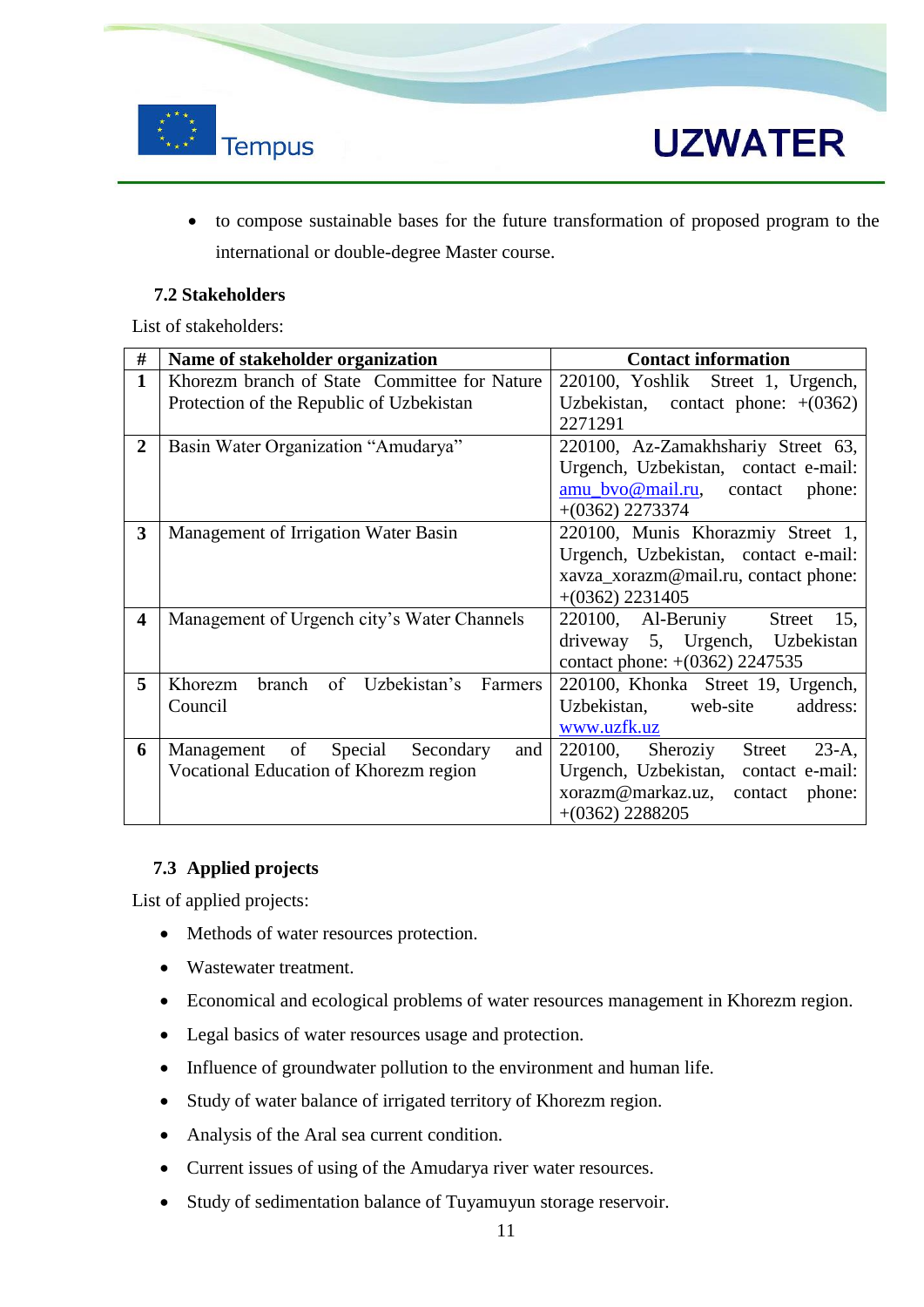

- Ecological issues of demographic processes (case of Lower Amy Darya region).
- Salinization of irrigated lands and its environmental consequences.
- Lack of water resources and problems of desertification.
- Lakes if Khorezm region and its ecology.
- Improvement of melioration conditions of irrigated lands.
- Optimal use of transboundary water resources is the key to sustainable development.
- New Approaches to Adaptive Water Management under Khorezm region.
- Water management is an interdisciplinary field concerned with the management of water resources.
- The trends of decreasing water resources in the lower reaches of the Amu Darya river.
- Methods of effective use of water and biological resources.
- Degradation of the Amu Darya delta; the disappearance of the gene pool of plants and animals.

#### **7.4 Partnership Support and Communication**

Proposes the further development of international collaboration with EU partner universities and local stakeholders. Dissemination of the project results and outcomes through mass media, development of program alumni database for sharing with stakeholders and potential employer organizations, seminar and conferences with project partners on further promotion of collaboration and cooperation.

 The project team will carry out program results and outcomes evaluation twice a year, after each semester. Both external experts from the list of stakeholders and university internal monitoring staff will participate in evaluation procedure. University Council will approve evaluation criteria and methods. Annual results of evaluation will be announced on the study center's website and sent to all local stakeholders and partners. One of the key elements of project sustainability is Master program adaptation.

#### **7.5 Study Centre**

The centre is considered to serve as the important tool of reaching long-term goals of further development of the project outcomes.

 UZWATER study center at Urgench State University (UrSU) officially opened on April 15, 2015 during the visit of the EU partner universities to Urgench and Nukus. The center is created in order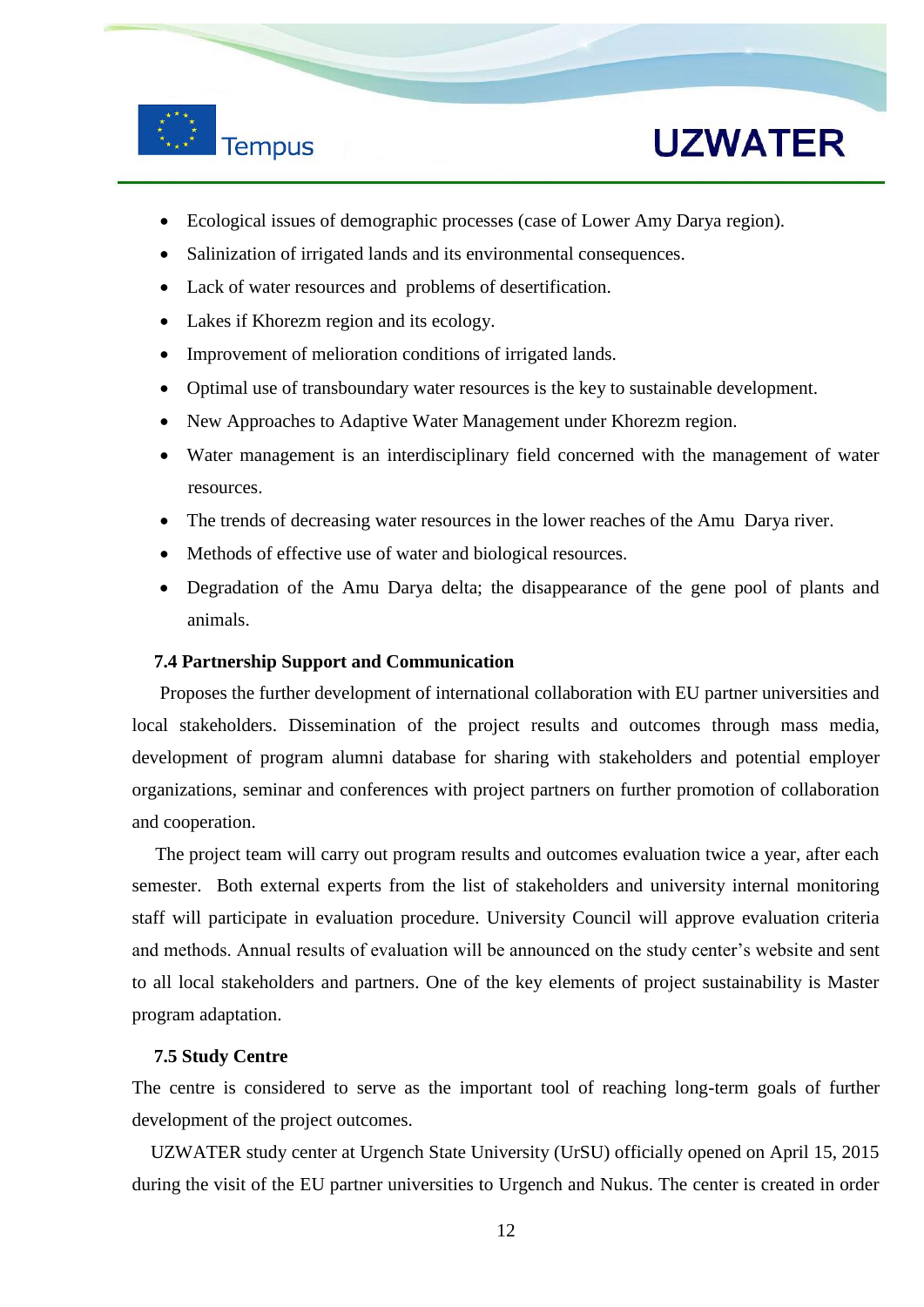

to arrange proper educational process for the future Master program students. Moreover, this center will serve as the additional source of educational materials and databases for the Master students from other Uzbek partner universities.

### **7.6 Potential Funding Sources**

Funding support will include search for the grant opportunities both on the national and international levels. Teaching staff invited for teaching in the framework of the Master program will be funded by the university. The university current staff support rules allows upgrade additional financial support for the best professors and teachers, which also will be used as a tool of project sustainable development.

### **8. Bukhara State University (BSU)**

### **8.1 Programme Vision**

The following directions for the development of the Programme and the Centre were elaborated:

- Greater freedom in organising courses of studies;
- More interactive teaching methods (case studies, discussions, etc.);
- Adjustment of the requirements for the examinations;
- Promotion of language skills in English;
- Improvement of technical equipment;
- More practical applications or contacts to future employers.

#### **8.2 Stakeholders**

- Bukhara Regional Department of Environmental Protection;
- "Jayron" Ecocenter.

#### **8.3 Study Centre**

The Centre will actively participate in the design of the model to assure regional needs. Having participated in several Tempus projects, Centre will use leading experiences in the preparation of the model. Centre will provide recommendations for the other higher education institutions in the region. Moreover, content-oriented inputs with regard to the further dissemination of project results.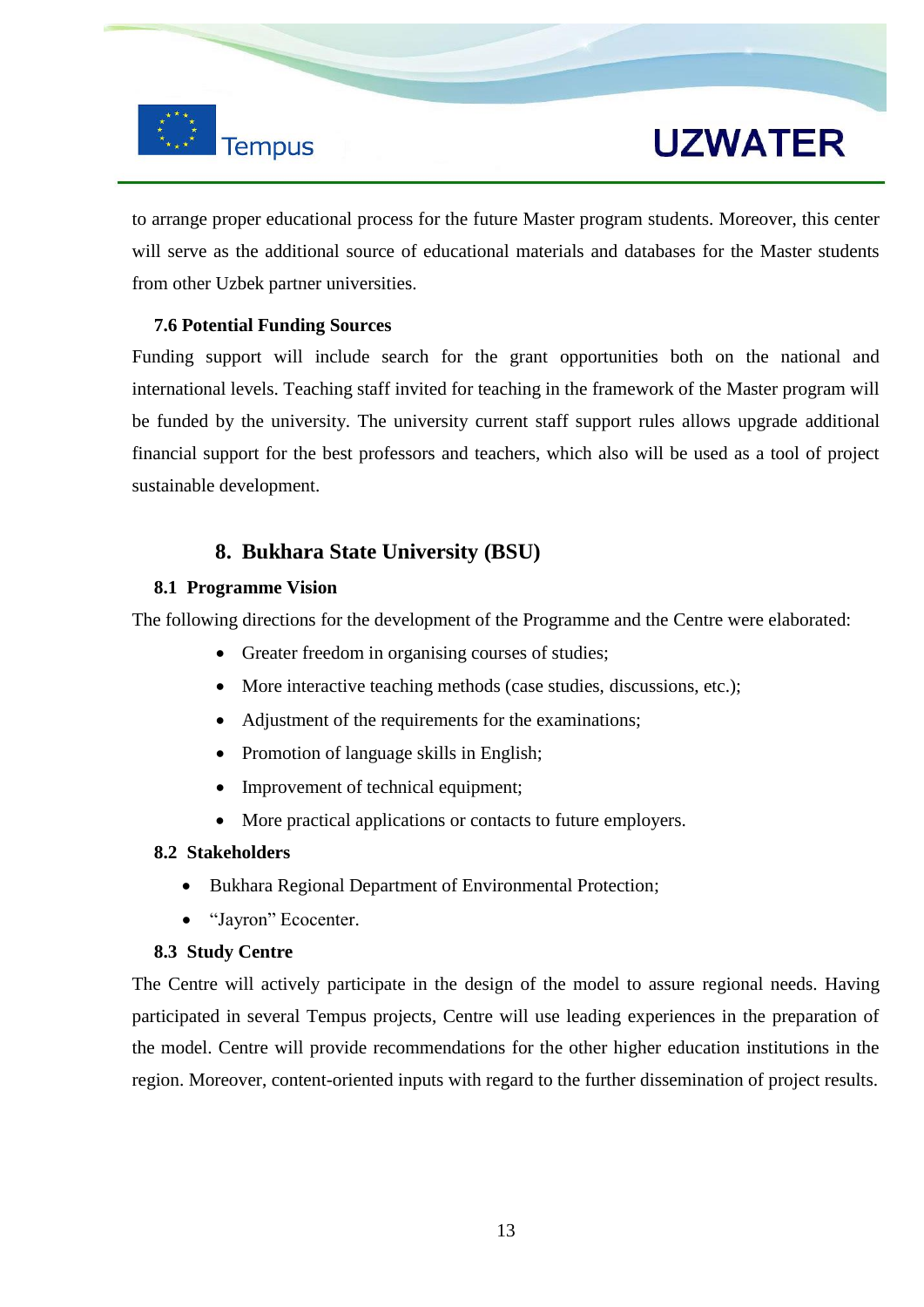

### **9 Karakalpak State University (KKSU)**

### **9.1 Programme Vision**

The project developed set of modules, related with sustainability, use of scarce resources like water in Central Asia and Uzbekistan. KKSU has used these modules as source of novelty and innovations in related field and implement different modules for different programs, both in BA and MA level. Idea is "Idea for education", were everyone can build or renovate its study program, using related modules.

Involvement and support from public and private stakeholders is important prerequisite for successful study process.

### **9.2 Applied Projects**

KKSU has prepared a list of applied projects addressing environmental/water/sustainability issues of the north-west region of Uzbekistan. Applied projects are an important component of the Uzwater project. It is meant to contribute to the development of the country. It is realizing through master thesis work, and thereby foster knowledge, specialisation and practical skills of the students. Practical placement of the students at companies, industrial enterprises, municipalities or other institutions is encouraged. Partial goals are established for each semester and results are presented in the form of research paper.

- Soil and water conservation practices for sustainable development in Karakalpakstan;
- Control of use and protection of waters and lands of water fund;
- Technical means for the development of water saving technologies on mechanical technological basis;
- Calculation theory of hydraulic devices for pump stations;
- Calculation of the use of a water reservoir processes;
- Improvement of the water preserving technology on an irrigation of crops;
- Development of theoretical bases of calculation of systems of giving and distribution of water in complexes of agricultural water supply;
- An assessment of stability of underground water-bearing systems of river valleys for water supply improvement;
- Hydrogeological systems of Karakalpakstan: modern vision and forecast of development;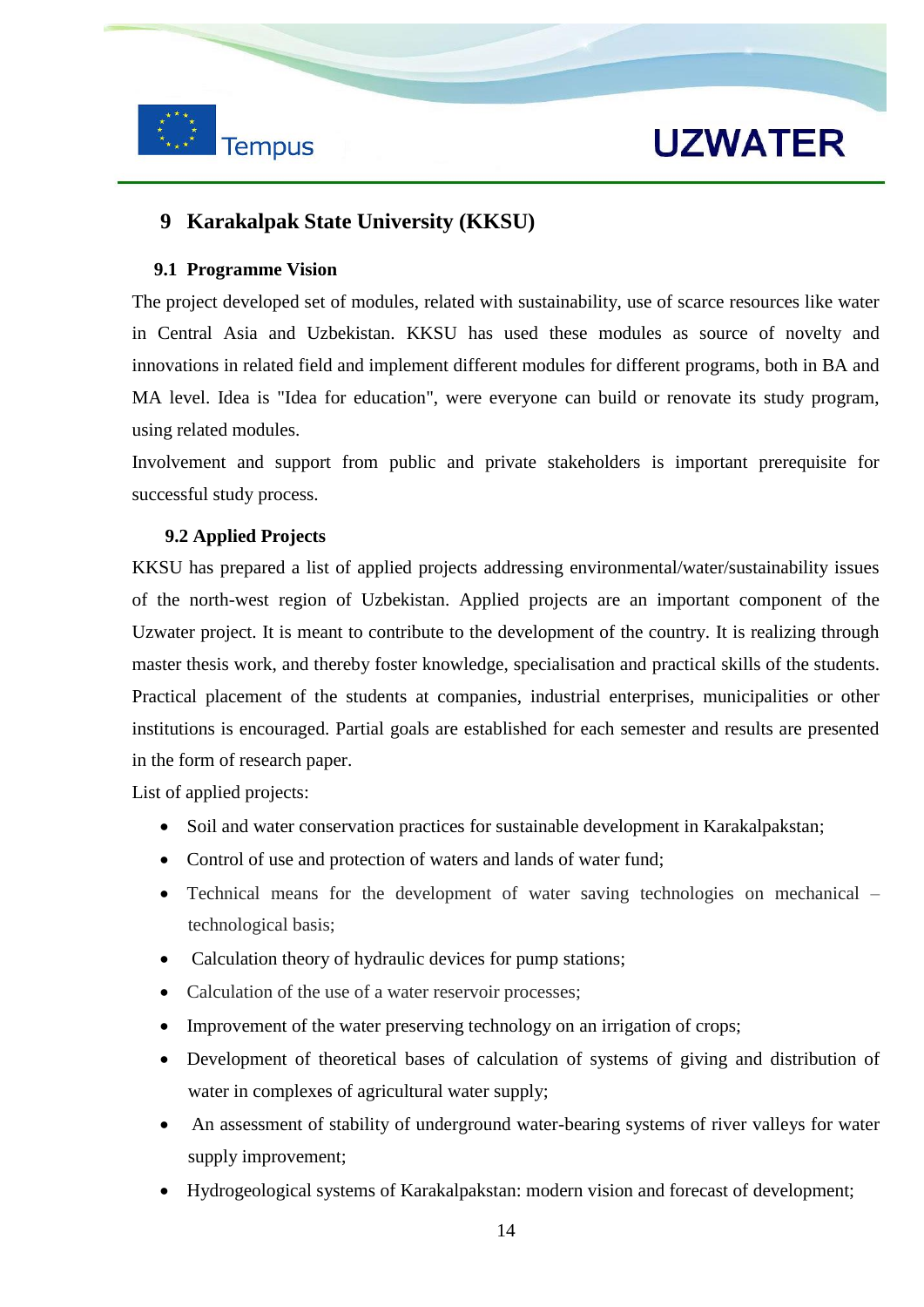

### **Tempus**

# **UZWATER**

- Soil ecology and fertility status;
- Improving soil quality using plant-microbes association;
- Economics of water management practices;
- Establishment of production functions for crops and systems;
- Costs and effects of water use;
- Water- and nutrient-use efficiency;
- Efficient and sustainable use of available water;
- Establishment of ponds for sustainable fish production;
- Planting of trees and shelterbelts: growth, irrigation needs;
- Landscape planning for trees, ponds and crops;
- Introduction of conservation agriculture through bed and furrow systems;
- The use of sub-irrigation for fruit and vegetable crops;
- Irrigation scheduling and nutrient management to meet crop water needs and reduce pollution potential;
- Hydrology, agrichemical transport, and soil erosion under different water management conditions using a rainfall simulator;
- Soil amendments to improve infiltration and permeability;
- Water quality impacts on fruit and vegetable cropping systems.

The projects will be carried out together with agricultural enterprises, farms and other agribusiness organizations of Karakalpakstan region of Uzbekistan; research institutions under Ministry of Agriculture and Water resources.

### **9.3 Study Centre**

Centre belongs to the Department of Engineer Communications and established by special order of rector. The department was founded in 1990, simultaneously with the foundation of the Faculty. There are 1 professor, 4 associated professors in the department. The work at the Centre is part of duties of faculty of Department. Activities of the Centre:

- Provide workplace for laboratory classes at BA and MA level,
- Together with retraining department of Institute, provide trainings and retrainings for teachers of professional colleges, environmental inspectors,
- Provide research opportunities for postgraduate students of KKSU,